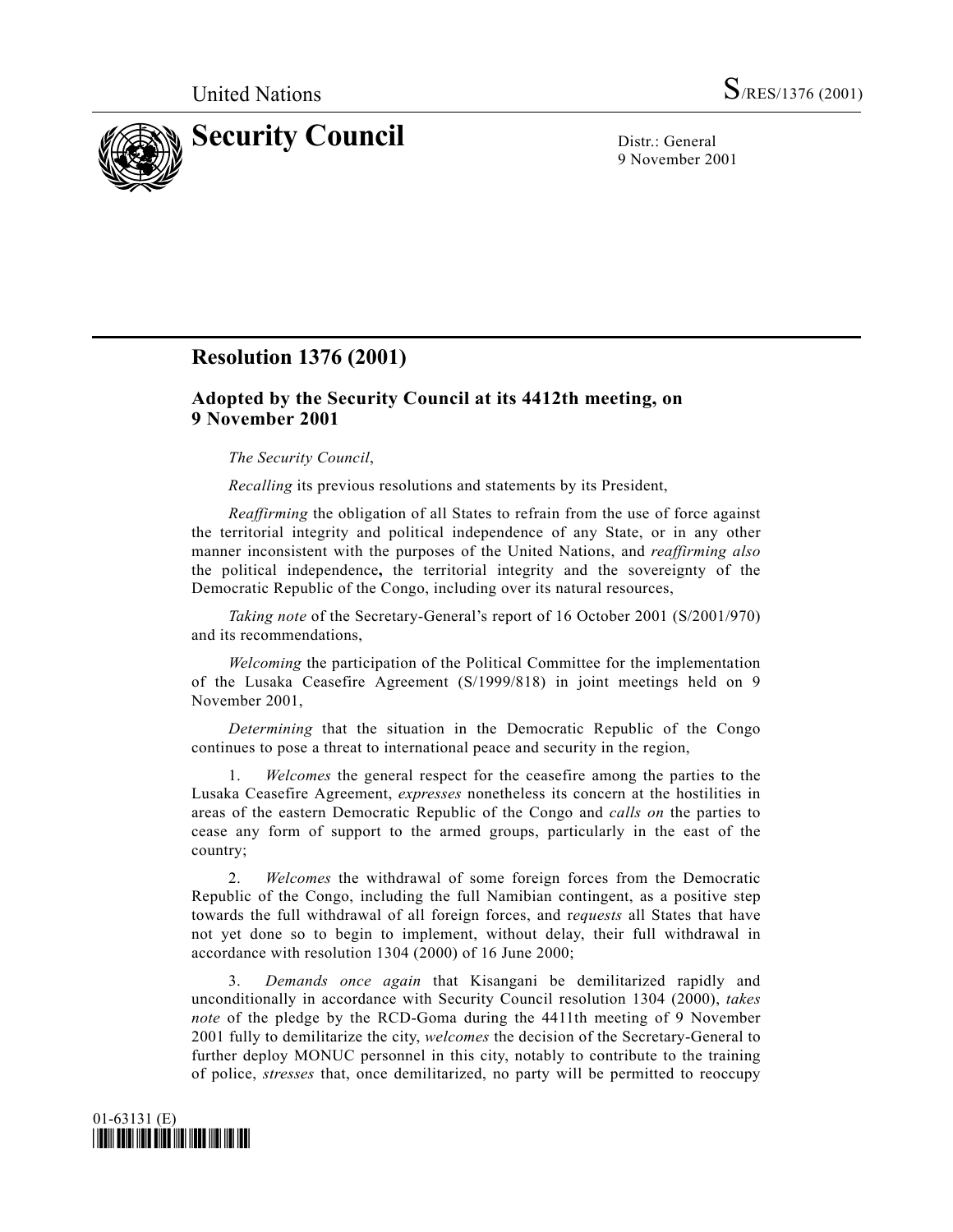the city militarily and *welcomes* in this regard the pledge by the Government of the DRC, during the same meeting, to respect this provision;

*Expresses* its support for the inter-Congolese dialogue, one of the key elements of the peace process, and for all efforts to promote this process, *calls on* the Congolese parties to work together for the success of the dialogue, and *expresses* its support for the Facilitator and his call on the parties to make the dialogue fully inclusive;

5. *Expresses* its grave concern at the repeated human rights violations throughout the Democratic Republic of the Congo in particular in the territories under the control of the rebel groups party to the Lusaka Ceasefire Agreement, and *calls* on all parties to put an end to such violations;

6. *Expresses* its serious concern with regard to the humanitarian situation in the DRC and calls on the international community to increase, without delay, its support for humanitarian activities;

7. *Expresses* its serious concern with regard to the economic difficulties facing the Democratic Republic of the Congo, *stresses* that progress in the peace process and the economic recovery and development of the country are interdependent, and in this regard underlines the urgent need for increased international economic assistance in support of the peace process;

8. *Reiterates* its condemnation of all illegal exploitation of the natural resources of the Democratic Republic of the Congo, *demands* that such exploitation cease and *stresses* that the natural resources of the Democratic Republic of the Congo should not be exploited to finance the conflict in that country;

9. *Emphasizes* that there are links between the peace processes in Burundi and in the Democratic Republic of the Congo and, welcoming the recent progress in the Burundi process, *invites* the parties to the Lusaka Ceasefire Agreement to work with the Burundian authorities to advance these two processes;

10. *Supports* the launching of phase III of the deployment of the United Nations Organization Mission in the Democratic Republic of the Congo (MONUC) on the basis of the concept of operations detailed in paragraphs 59 to 87 of the Secretary-General's report (S/2001/970) and *stresses*, in this regard, the importance it attaches to the deployment of MONUC in the east of the Democratic Republic of the Congo, in conformity with the new concept of operation and within the overall ceiling, including in the cities of Kindu and Kisangani;

11. *Notes* with concern the joint communiqué issued on 4 November 2001 by the Secretaries General of the Mouvement de Libération du Congo and of the Rassemblement Congolais pour la Démocratie concerning the deployment of a joint special force in Kindu, and *stresses* that appropriate conditions will be necessary to allow MONUC to fulfil its role in Kindu and to ensure that discussions on the voluntary disarmament and demobilization of concerned armed groups take place in a neutral environment;

12. *Affirms* that the implementation of phase III of the deployment of MONUC requires the following steps from the parties and requests the Secretary-General to report on progress thereon: